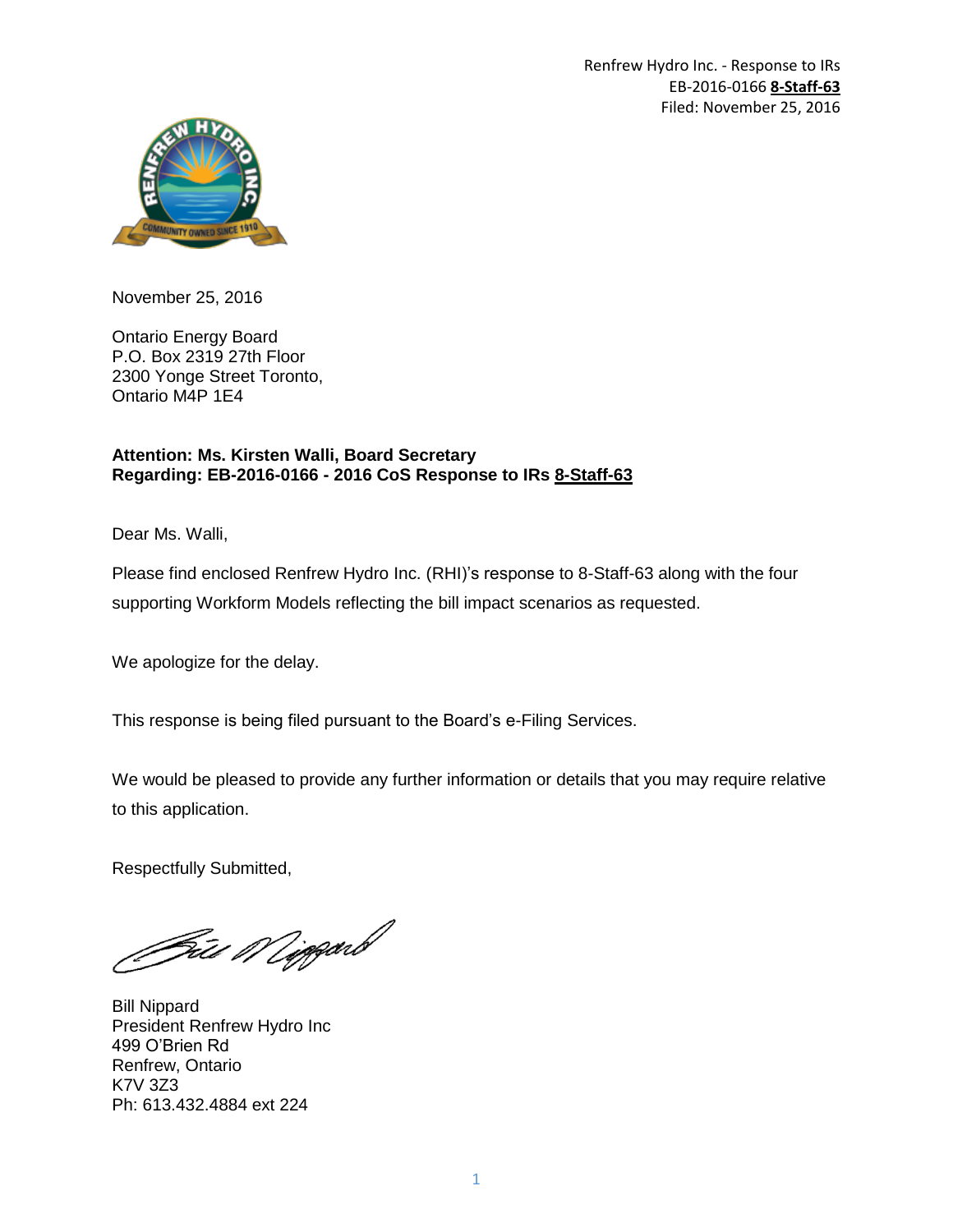# **8-Staff-63 Ref 1: Ex.8/Tab 1/Sch.15 – Rate Mitigation/Foregone Revenue Ref 2: Ex.9/Tab 1/Sch.1 – Overview Ref 3: EB-2012-0410 Board Policy: A New Distribution Rate Design for Residential Electricity Customers**

Renfrew Hydro notes that in an effort to minimize rate impacts it has requested longer disposition periods for various proposed rates. The proposed disposition periods are listed below:

| <b>Description</b>                    | <b>Disposition Period</b> |
|---------------------------------------|---------------------------|
| Accounts 1550, 1551, 1584, 1586, 1595 | 4                         |
| Accounts 1580, 1588                   | 4                         |
| Account 1589 Global Adjustment        | 4                         |
| Group 2 Accounts                      | 4                         |
| Account 1576 (Depreciation)           | 4                         |
| Account 1568 LRAMVA                   | 4                         |
| <b>Stranded Meters</b>                | 5                         |
| <b>Smart Meters</b>                   | 4                         |
| <b>Fixed Rate Design Transition</b>   | 6                         |

(a) Please provide bill impact (total bill % and \$) scenarios using Appendix 2-W illustrating 1, 2 and 3 year disposition periods for the Group 1 and Group 2 DVAs, while keeping all else proposed in the application the same.

Response:

RHI has prepared bill impact scenarios using the new Tariff Schedule and Bill Impact model, illustrating 1, 2 and 3 year disposition periods for Group 1 and Group 2 DVAs. The models have been filed along with this response. A summary is provided below for your convenience.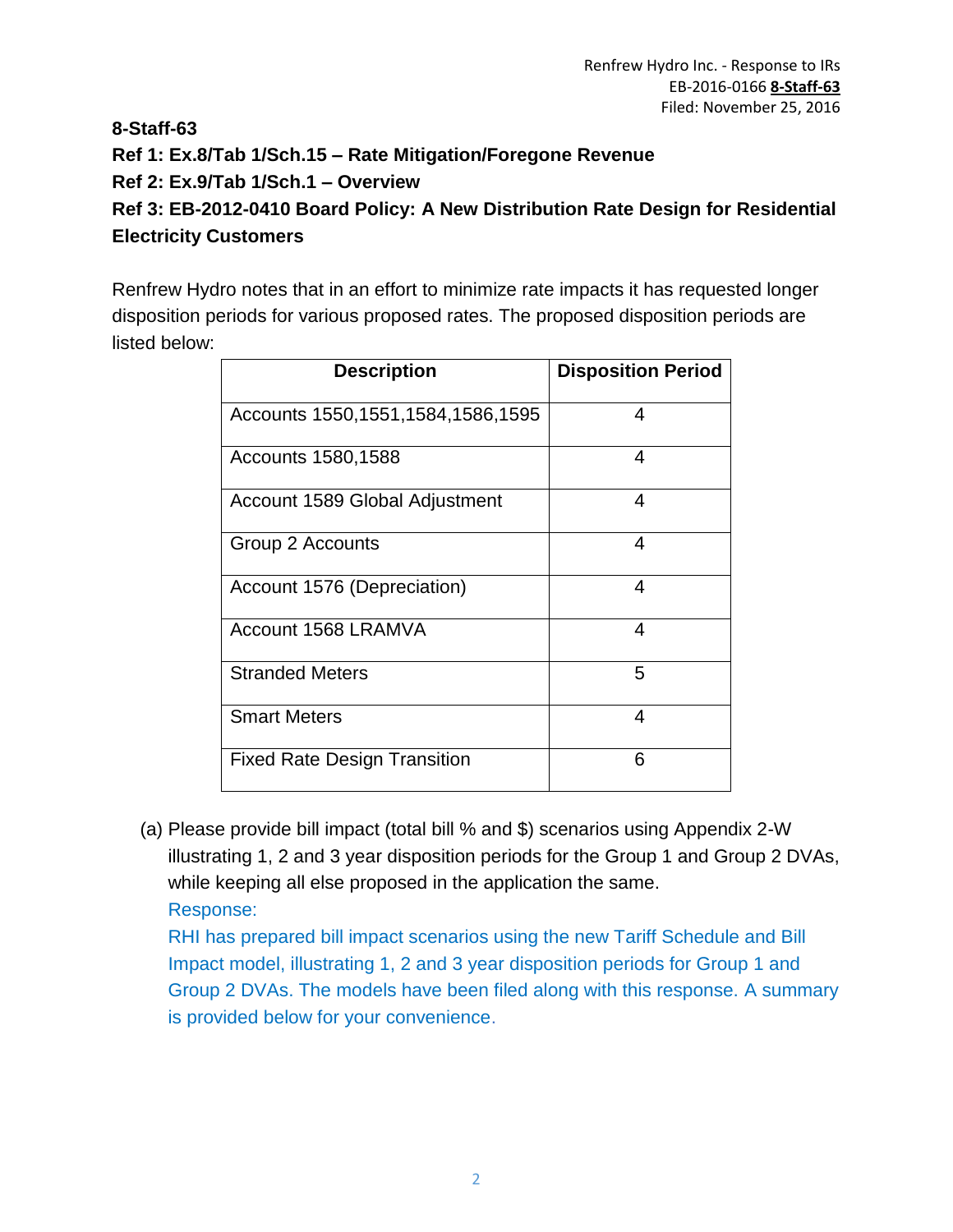# Renfrew Hydro Inc. - Response to IRs EB-2016-0166 **8-Staff-63** Filed: November 25, 2016

| 1 YEAR                                                                                       |            |                  |                        |          |    |                  |          |             |              |          |    |              |          |
|----------------------------------------------------------------------------------------------|------------|------------------|------------------------|----------|----|------------------|----------|-------------|--------------|----------|----|--------------|----------|
| <b>RATE CLASSES / CATEGORIES</b><br>(eg: Residential TOU, Residential Retailer)              | Units      | <b>Sub-Total</b> |                        |          |    |                  |          |             | <b>Total</b> |          |    |              |          |
|                                                                                              |            | $\overline{A}$   |                        | B        |    | C.               |          | $A + B + C$ |              |          |    |              |          |
|                                                                                              |            |                  | \$                     | ℅        |    | \$               | %        |             | \$           | %        |    | \$           | ℅        |
| RESIDENTIAL SERVICE CLASSIFICATION - RPP                                                     | kWh        | \$               | 3.27                   | 13.2%    | \$ | 3.87             | 11.7%    | \$          | 4.04         | 9.8%     | \$ | 3.83         | 2.6%     |
| <b>GENERAL SERVICE LESS THAN 50 KW SERVICE</b><br><b>CLASSIFICATION - RPP</b>                | kWh        | Ś.               | 6.74                   | 11.5%    | Ś. | 8.34             | 10.5%    | Ś.          | 8.77         | 8.9%     | \$ | 7.96         | 2.0%     |
| GENERAL SERVICE 50 TO 4,999 KW SERVICE<br>CLASSIFICATION - Non-RPP (Other)                   | kW         | \$               | 13.58                  | 2.3%     | \$ | 293.29           | 45.8%    | \$          | 302.81       | 25.5%    | \$ | 281.97       | 2.6%     |
| UNMETERED SCATTERED LOAD SERVICE<br>CLASSIFICATION - Non-RPP (Other)                         | kWh        | \$               | (160.22)               | $-10.8%$ | \$ | (158.41)         | $-10.6%$ | \$          | (158.33)     | $-10.6%$ | \$ | (179.30)     | $-10.3%$ |
| STREET LIGHTING SERVICE CLASSIFICATION - Non-RPP<br>(Other)                                  | kW         | Ś.               | (569.60)               | $-10.6%$ | Ś. | (155.99)         | $-2.9%$  | Ś.          | (144.19)     | $-2.4%$  | \$ | (251.13)     | $-1.2%$  |
| RESIDENTIAL SERVICE CLASSIFICATION - RPP                                                     | <b>kWh</b> | \$               | 4.20                   | 23.2%    | \$ | 4.43             | 20.3%    | \$          | 4.49         | 18.1%    | \$ | 4.80         | 7.2%     |
| RESIDENTIAL SERVICE CLASSIFICATION - Non-RPP<br>(Retailer)                                   | kWh        | \$               | 3.27                   | 13.2%    | \$ | 6.72             | 20.2%    | \$          | 6.89         | 16.7%    | \$ | 7.05         | 4.7%     |
| RESIDENTIAL SERVICE CLASSIFICATION - Non-RPP<br>(Retailer)                                   | kWh        | Ś.               | 4.20                   | 23.2%    | Ś. | 5.52             | 25.3%    | \$          | 5.58         | 22.5%    | \$ | 6.03         | 9.0%     |
| GENERAL SERVICE LESS THAN 50 kW SERVICE<br>CLASSIFICATION - Non-RPP (Retailer)               | kWh        | Ś.               | 6.74                   | 11.5%    | Ś. | 15.94            | 20.0%    | Ś.          | 16.37        | 16.5%    | Ś. | 16.55        | 4.1%     |
| 2 YEAR                                                                                       |            |                  |                        |          |    |                  |          |             |              |          |    |              |          |
| RATE CLASSES / CATEGORIES<br>(eg: Residential TOU, Residential Retailer)                     | Units      |                  |                        |          |    | <b>Sub-Total</b> |          |             |              |          |    | <b>Total</b> |          |
|                                                                                              |            |                  | B<br>$\mathbf{C}$<br>A |          |    |                  |          | $A + B + C$ |              |          |    |              |          |
|                                                                                              |            |                  | \$                     | %        |    | \$               | %        |             | \$           | %        |    | \$           | ℅        |
| RESIDENTIAL SERVICE CLASSIFICATION - RPP                                                     | kWh        | \$               | 3.06                   | 12.3%    | \$ | 3.36             | 10.1%    | \$          | 3.53         | 8.6%     | \$ | 3.25         | 2.2%     |
| <b>GENERAL SERVICE LESS THAN 50 KW SERVICE</b><br><b>CLASSIFICATION - RPP</b>                | kWh        | Ś.               | 6.14                   | 10.5%    | \$ | 6.94             | 8.7%     | \$          | 7.37         | 7.5%     | \$ | 6.38         | 1.6%     |
| GENERAL SERVICE 50 TO 4.999 KW SERVICE<br>CLASSIFICATION - Non-RPP (Other)                   | kW         | \$               | (5.00)                 | $-0.9%$  | \$ | 136.18           | 21.3%    | \$          | 145.70       | 12.2%    | \$ | 104.44       | 1.0%     |
| UNMETERED SCATTERED LOAD SERVICE<br>CLASSIFICATION - Non-RPP (Other)                         | kWh        | Ś.               | (160.34)               | $-10.8%$ | \$ | (159.43)         | $-10.7%$ | \$          | (159.35)     | $-10.7%$ | \$ | (180.45)     | $-10.3%$ |
| STREET LIGHTING SERVICE CLASSIFICATION - Non-RPP<br>(Other)                                  | kW         | Ś.               | (598.70)               | $-11.2%$ | Ŝ. | (390.27)         | $-7.2%$  | Ś.          | (378.47)     | $-6.2%$  | \$ | (515.86)     | $-2.5%$  |
| RESIDENTIAL SERVICE CLASSIFICATION - RPP                                                     | kWh        | \$               | 3.99                   | 22.0%    | \$ | 4.11             | 18.8%    | \$          | 4.17         | 16.8%    | \$ | 4.43         | 6.6%     |
| RESIDENTIAL SERVICE CLASSIFICATION - Non-RPP<br>(Retailer)                                   | kWh        | \$               | 3.06                   | 12.3%    | \$ | 4.79             | 14.4%    | \$          | 4.95         | 12.0%    | \$ | 4.86         | 3.3%     |
| RESIDENTIAL SERVICE CLASSIFICATION - Non-RPP<br>(Retailer)                                   | kWh        | Ś.               | 3.99                   | 22.0%    | Ś. | 4.65             | 21.3%    | Ś.          | 4.71         | 19.0%    | \$ | 5.05         | 7.5%     |
| <b>GENERAL SERVICE LESS THAN 50 KW SERVICE</b><br><b>CLASSIFICATION - Non-RPP (Retailer)</b> | <b>kWh</b> | Ś.               | 6.14                   | 10.5%    | Ś. | 10.74            | 13.5%    | Ś.          | 11.17        | 11.3%    | Ś. | 10.67        | 2.7%     |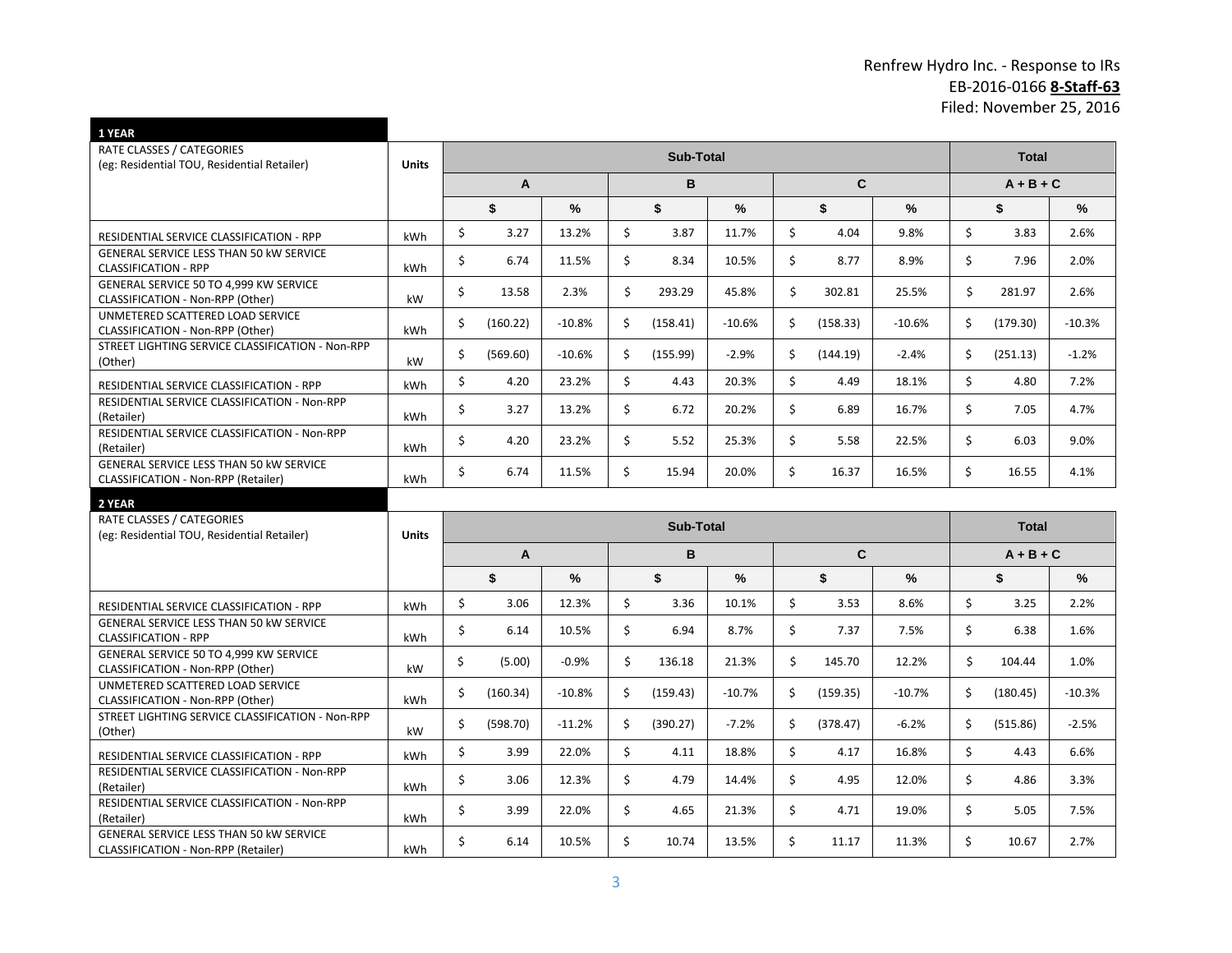# Renfrew Hydro Inc. - Response to IRs EB-2016-0166 **8-Staff-63** Filed: November 25, 2016

| 3 YEAR                                                                                                       |              |    |                |          |    |                  |          |             |          |          |    |              |          |
|--------------------------------------------------------------------------------------------------------------|--------------|----|----------------|----------|----|------------------|----------|-------------|----------|----------|----|--------------|----------|
| RATE CLASSES / CATEGORIES                                                                                    | <b>Units</b> |    |                |          |    | <b>Sub-Total</b> |          |             |          |          |    | <b>Total</b> |          |
| (eg: Residential TOU, Residential Retailer)                                                                  |              | A  |                | B        |    | C.               |          | $A + B + C$ |          |          |    |              |          |
|                                                                                                              |              |    | \$             | %        |    | \$               | %        |             | \$       |          |    |              | %        |
|                                                                                                              |              |    |                |          |    |                  |          |             |          | %        |    | \$           |          |
| RESIDENTIAL SERVICE CLASSIFICATION - RPP                                                                     | kWh          | \$ | 3.00           | 12.1%    | Ŝ. | 3.23             | 9.7%     | \$          | 3.39     | 8.3%     | \$ | 3.10         | 2.1%     |
| <b>GENERAL SERVICE LESS THAN 50 KW SERVICE</b><br><b>CLASSIFICATION - RPP</b>                                | kWh          | \$ | 5.94           | 10.1%    | \$ | 6.54             | 8.2%     | Ś.          | 6.97     | 7.1%     | \$ | 5.92         | 1.5%     |
| GENERAL SERVICE 50 TO 4,999 KW SERVICE<br>CLASSIFICATION - Non-RPP (Other)                                   | kW           | \$ | (11.19)        | $-1.9%$  | \$ | 85.85            | 13.4%    | \$          | 95.37    | 8.0%     | \$ | 47.56        | 0.4%     |
| UNMETERED SCATTERED LOAD SERVICE<br>CLASSIFICATION - Non-RPP (Other)                                         | kWh          | Ś. | (160.37)       | $-10.8%$ | Ŝ. | (159.75)         | $-10.7%$ | \$          | (159.66) | $-10.7%$ | \$ | (180.80)     | $-10.4%$ |
| STREET LIGHTING SERVICE CLASSIFICATION - Non-RPP<br>(Other)                                                  | kW           | Ś. | (608.42)       | $-11.4%$ | Ś. | (465.37)         | $-8.6%$  | \$          | (453.57) | $-7.5%$  | \$ | (600.73)     | $-2.9%$  |
| RESIDENTIAL SERVICE CLASSIFICATION - RPP                                                                     | kWh          | \$ | 3.93           | 21.7%    | \$ | 4.02             | 18.4%    | \$          | 4.08     | 16.5%    | \$ | 4.33         | 6.5%     |
| RESIDENTIAL SERVICE CLASSIFICATION - Non-RPP<br>(Retailer)                                                   | kWh          | \$ | 3.00           | 12.1%    | \$ | 4.20             | 12.6%    | \$          | 4.37     | 10.6%    | \$ | 4.20         | 2.8%     |
| RESIDENTIAL SERVICE CLASSIFICATION - Non-RPP<br>(Retailer)                                                   | kWh          | \$ | 3.93           | 21.7%    | \$ | 4.39             | 20.1%    | Ś.          | 4.45     | 17.9%    | \$ | 4.75         | 7.1%     |
| <b>GENERAL SERVICE LESS THAN 50 KW SERVICE</b><br>CLASSIFICATION - Non-RPP (Retailer)                        | kWh          | Ś. | 5.94           | 10.1%    | Ś. | 9.14             | 11.5%    | Ś.          | 9.57     | 9.7%     | Ś. | 8.86         | 2.2%     |
|                                                                                                              |              |    |                |          |    |                  |          |             |          |          |    |              |          |
| 4 YEAR                                                                                                       |              |    |                |          |    |                  |          |             |          |          |    |              |          |
| RATE CLASSES / CATEGORIES                                                                                    |              |    |                |          |    | <b>Sub-Total</b> |          |             |          |          |    | <b>Total</b> |          |
| (eg: Residential TOU, Residential Retailer)                                                                  | <b>Units</b> |    | $\overline{A}$ |          |    | B                |          |             | C.       |          |    | $A + B + C$  |          |
|                                                                                                              |              |    | \$             | %        |    | \$               | %        |             | \$       | $\%$     |    | \$           | %        |
| RESIDENTIAL SERVICE CLASSIFICATION - RPP                                                                     | kWh          | \$ | 2.96           | 11.9%    | \$ | 3.04             | 9.1%     | \$          | 3.20     | 7.8%     | \$ | 2.89         | 2.0%     |
| <b>GENERAL SERVICE LESS THAN 50 KW SERVICE</b><br><b>CLASSIFICATION - RPP</b>                                | kWh          | \$ | 5.94           | 10.1%    | \$ | 6.14             | 7.7%     | \$          | 6.57     | 6.7%     | \$ | 5.47         | 1.4%     |
| GENERAL SERVICE 50 TO 4.999 KW SERVICE<br>CLASSIFICATION - Non-RPP (Other)                                   | kW           | \$ | (14.28)        | $-2.4%$  | \$ | 54.55            | 8.5%     | \$          | 64.06    | 5.4%     | \$ | 12.19        | 0.1%     |
| UNMETERED SCATTERED LOAD SERVICE<br>CLASSIFICATION - Non-RPP (Other)                                         | kWh          | Ś. | (160.37)       | $-10.8%$ | Ŝ. | (159.98)         | $-10.7%$ | Ś.          | (159.90) | $-10.7%$ | \$ | (181.07)     | $-10.4%$ |
| STREET LIGHTING SERVICE CLASSIFICATION - Non-RPP<br>(Other)                                                  | kW           | Ś. | (613.27)       | $-11.5%$ | Ś. | (511.92)         | $-9.4%$  | Ś.          | (500.12) | $-8.2%$  | Ŝ. | (653.33)     | $-3.1%$  |
| RESIDENTIAL SERVICE CLASSIFICATION - RPP                                                                     | kWh          | \$ | 3.89           | 21.5%    | \$ | 3.92             | 18.0%    | \$          | 3.98     | 16.1%    | \$ | 4.22         | 6.3%     |
| RESIDENTIAL SERVICE CLASSIFICATION - Non-RPP<br>(Retailer)                                                   | kWh          | \$ | 2.96           | 11.9%    | \$ | 3.71             | 11.1%    | \$          | 3.88     | 9.4%     | \$ | 3.65         | 2.5%     |
| RESIDENTIAL SERVICE CLASSIFICATION - Non-RPP<br>(Retailer)<br><b>GENERAL SERVICE LESS THAN 50 KW SERVICE</b> | kWh          | \$ | 3.89           | 21.5%    | \$ | 4.18             | 19.1%    | \$          | 4.24     | 17.1%    | \$ | 4.51         | 6.7%     |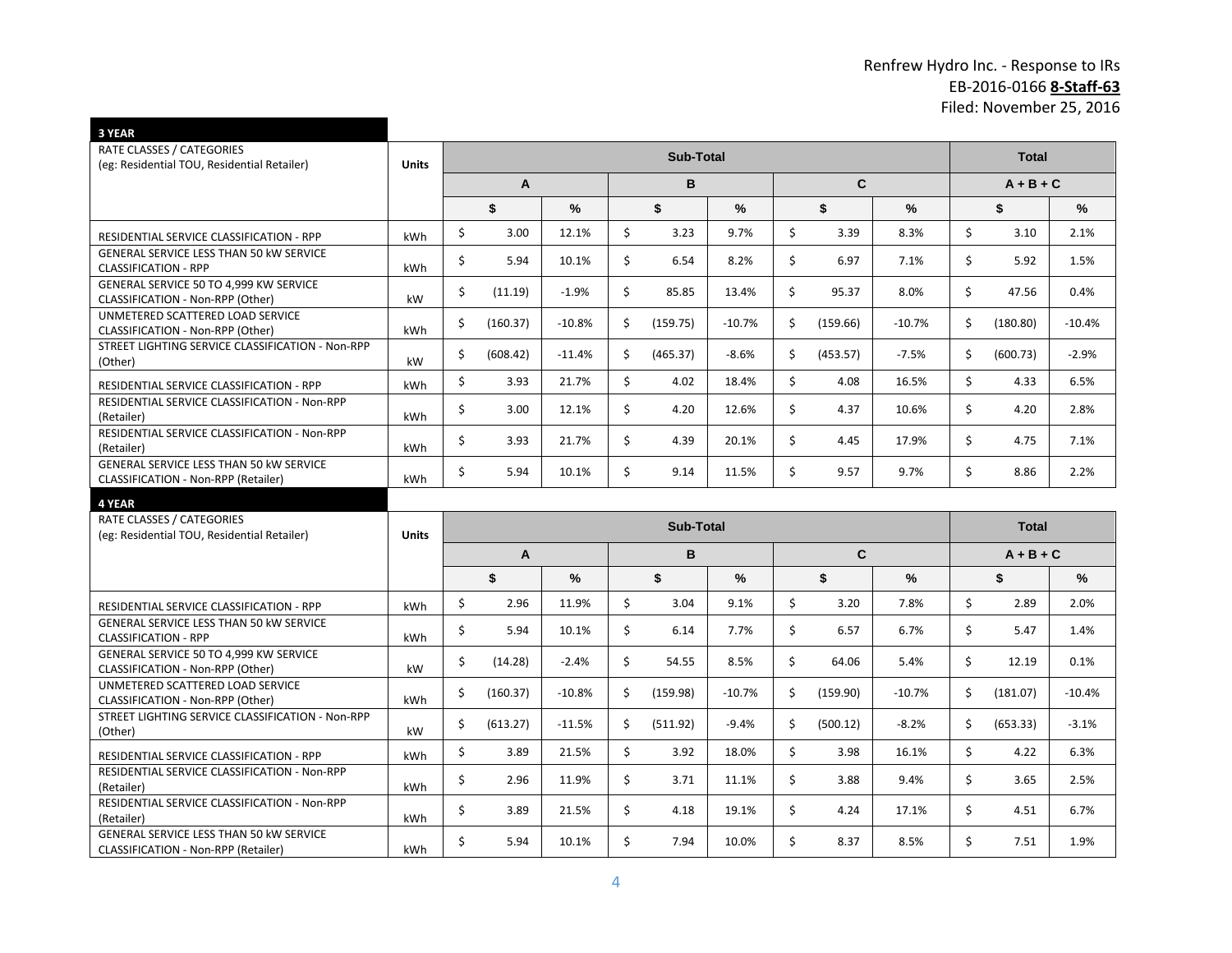With respect to Renfrew Hydro's request for a six-year transition for the Residential Rate Design, OEB staff notes that at reference 3, the OEB states that "while the OEB wants consistency in implementation, we will consider applications for exceptions to the four-year transition in two situations:

- 1. If the monthly fixed charge will need to rise by more than \$4 in each year of the transition.
- 2. If there are other rate changes being made as a result of other OEB decisions, which together with the policy change could result in unusually large bill impacts. Examples could include the clearance of deferral and variances accounts, increases resulting from a Custom IR or a re-basing application, or increases resulting from other rate design changes."

OEB staff calculates that a four-year transition period yields a monthly fixed charge change of \$2.63.

(b) Please provide further rationale for Renfrew Hydro's request for a six-year transition period.

# Response:

In RHI's original application the six-year transition period was requested for rate mitigation purposes. In order to keep the low volume residential customers under a 10% total bill impact, RHI requested the extended period. Changes have been made as a result of Interrogatory responses. The bill Impacts now reflect a 4-year transition period, as filed in the revised Chapter 2 appendices App.2-PA. The details are reproduced on the next page.